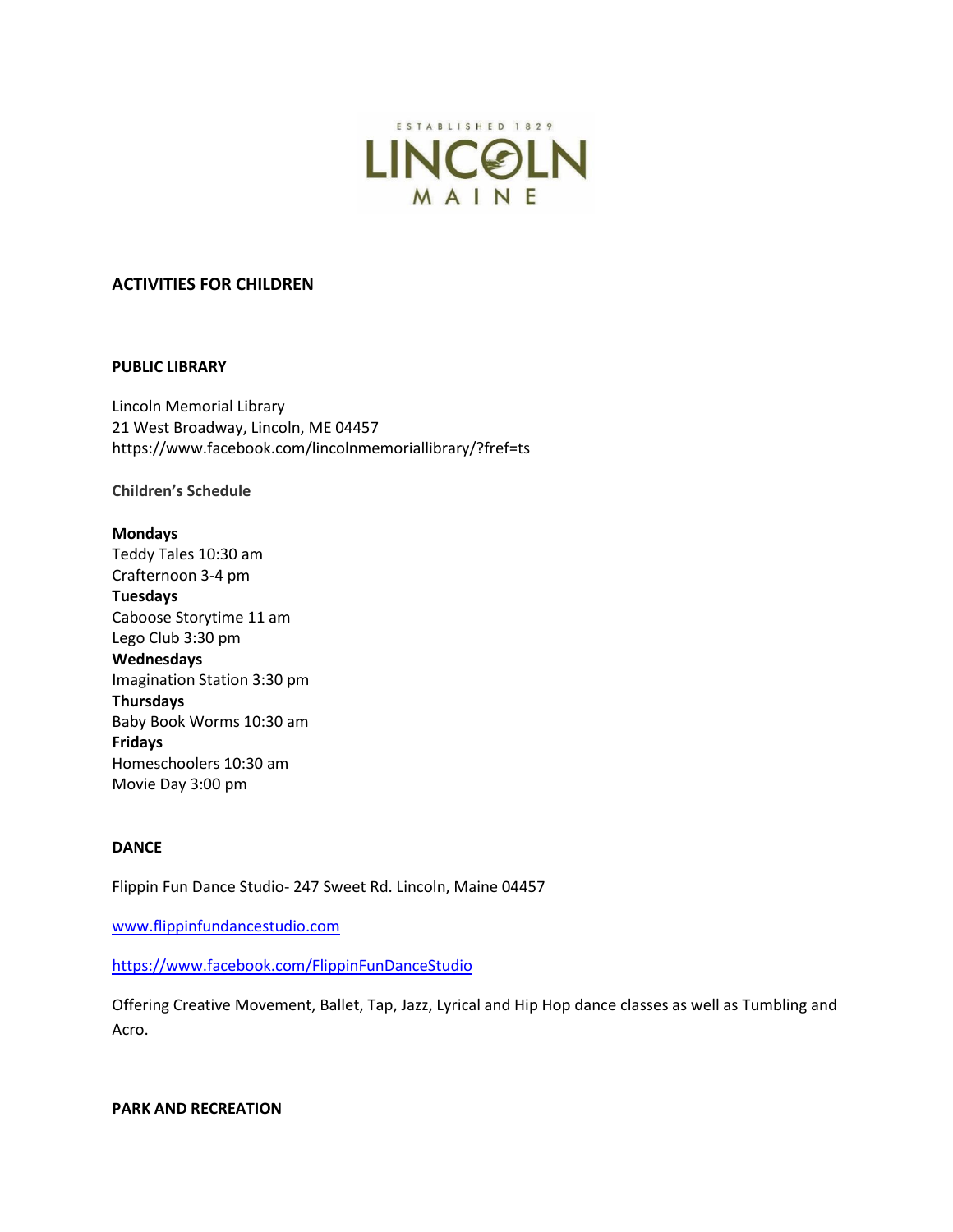Lincoln Parks and Rec- 794-6548 <http://lincolnmaine.org/recreation/>

Offering various activities throughout the year.

## **LITTLE LEAGUE**

Lincoln Little League- Boys and Girls baseball and softball leagues. [https://www.facebook.com/Lincoln-](https://www.facebook.com/Lincoln-Maine-Little-League)[Maine-Little-League](https://www.facebook.com/Lincoln-Maine-Little-League)

180 Youth Project- 2823 Lee Rd. Lee, Maine 04455 <https://www.facebook.com/180projectyouth>

## **HORSEBACK RIDING LESSONS**

• Lincoln Pony Pals- Aiken Drive Lincoln, Maine 04457 [https://www.facebook.com/pages/Lincoln-](https://www.facebook.com/pages/Lincoln-Pony-Pals)[Pony-Pals](https://www.facebook.com/pages/Lincoln-Pony-Pals)

Owner, Sue French offers horseback riding lessons.

 KD Stables- 202 Thomas Hill Rd. Lee, Maine 04455 Ph. 738-2248 [www.kdstable.com](http://www.kdstable.com/) Owner, Deb Mckay offers riding lessons, camps, boarding and training.

# **BOY/ GIRL SCOUTS**

- Boy Scouts- [www.scouting.org](http://www.scouting.org/)
- **Girl Scouts- [www.girlscouts.org](http://www.girlscouts.org/)**
- Burlington 4-H- Burlington, Maine [www.local4-h.com/BurlingtonMaine4H](http://www.local4-h.com/BurlingtonMaine4H)

## **FISHING**

- Edwards Family Children Fishing Park- Located off of River and Airport Rds in Lincoln. Fishing pond stocked with fish for children 15 years and younger.
- Rocky Brook- Located off of Transalpine Rd in Lincoln. This is a children only fishing pond.

## **PLAYGROUNDS**

- Ballard Hill Playground- 4 Pleasant St. Lincoln, Maine 04457
- Playground at Prince Thomas Park- Prince St. Lincoln, Maine 04457